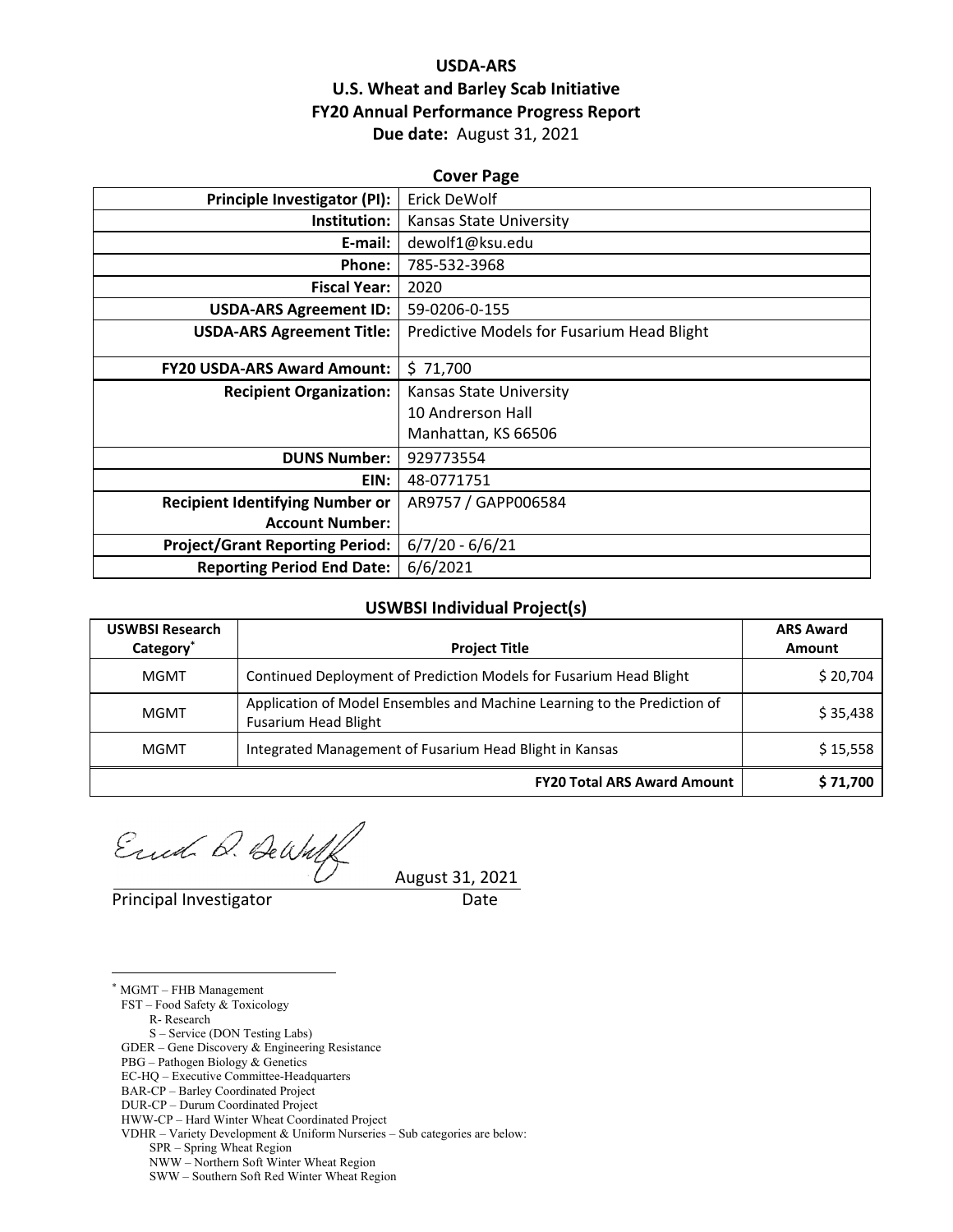**Project 1:** *Continued Deployment of Prediction Models for Fusarium Head Blight*

## **1. What are the major goals and objectives of the research project?**

Continued deployment of the FHB forecasting models; support and quality control on weather databases; coordination of the FHB Alert System with NFO; training and support for colleagues developing state level commentary; user survey at the close year.

**2. What was accomplished under these goals or objectives?** *(For each major goal/objective, address these three items below.)*

## **a) What were the major activities?**

Deployment of disease forecasting models for Fusarium head blight of wheat and barley in the US. This includes development, refinement and quality control of the web-based tools that deliver the daily estimates of disease risk in 33 states. Coordination of the state and regional level commentary by wheat and barley disease specialists in the US. Working with the USWBSI Network and Facilitation Office to deliver this commentary via the FHB Alerts.

## **b) What were the significant results?**

Delivery of disease forecasting models for wheat and barley growers in 33 states where FHB and DON are known to be a problem. This includes both areas in the Eastern US that have a long history of problems with FHB, and recent expansions of the forecasting system to address western states where the disease emerged as a problem in the last 5‐10 years.

### **c) List key outcomes or other achievements.**

Continued the redesign and improvements of the web‐based tools. Improvements this year include an enhanced user interface that is easier to navigate, increased stability of the weather database used to estimate the risk of disease.

We developed a number of improvements in 2021 that will be deployed in the 2022 growing season. These improvements include additional graphing features that will allow users to obtain site‐specific information about trends in disease risk, and the underlying weather conditions for any location (grid cell) of the disease risk map. We also redesigned the commentary display modules to help growers navigate to commentary for their state and region more efficiently.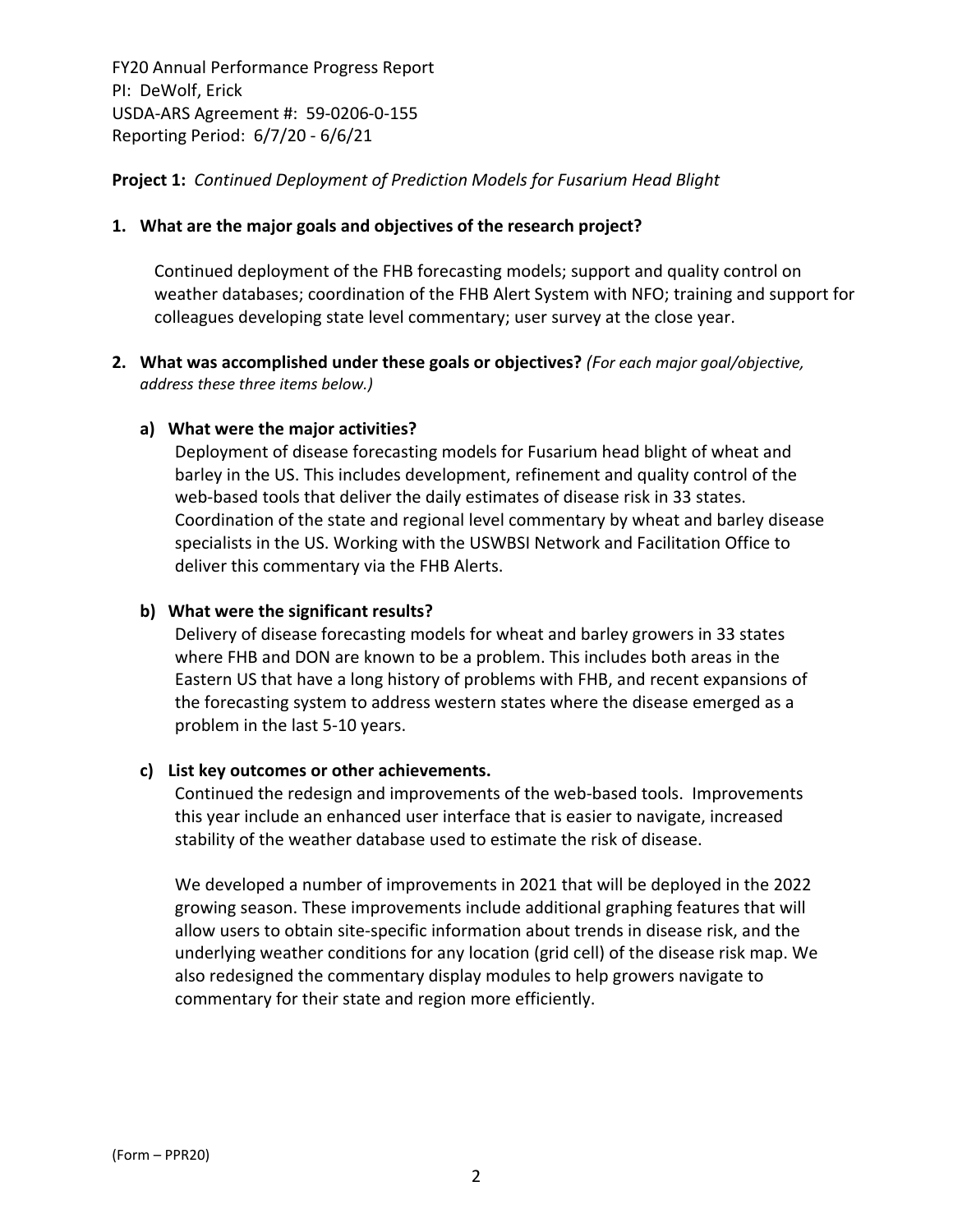# **3. Was this research impacted by the COVID‐19 pandemic (i.e. university shutdowns and/or restrictions, reduced or lack of support personnel, etc.)? If yes, please explain how this research was impacted or is continuing to be impacted.**

The primary impact of the COVID‐19 pandemic remains the disruptions to normal work flow caused by changes in work environment and reduced availability of colleagues around the country. While technology has made people are more accessible than ever, we find most people are stressed, burned out and weary of consent uncertainty brought about by the pandemic. Our research group was able to complete most tasks required by the project despite these disruptions. Some additional features of the forecast tools were delayed to avoid potential disruption to the in‐season deployment of the web‐based tools in 2021. These features will be part of the tools in 2022.

#### **4. What opportunities for training and professional development has the project provided?**

Although this project does not support formal student training, we regularly use the disease forecasting tools as a platform for demonstrating key concepts of integrated disease management in the graduate courses, and international workshops. Some noted examples include: International Fusarium Workshop, Graduate Courses on Plant Disease Epidemiology, and Multi‐State Committees on Small Grain Diseases East of the Rocky Mountains (NCERA‐184).

### **5. How have the results been disseminated to communities of interest?**

The disease forecasting system is a mechanism of communicating scientific results to the public. The web‐based tools and FHB Alerts reach thousands of wheat and barley producers each year, directly. The information distributed by the disease forecasting system is also used to enhance extension newsletters, blog posts and social media feeds in key wheat producing states.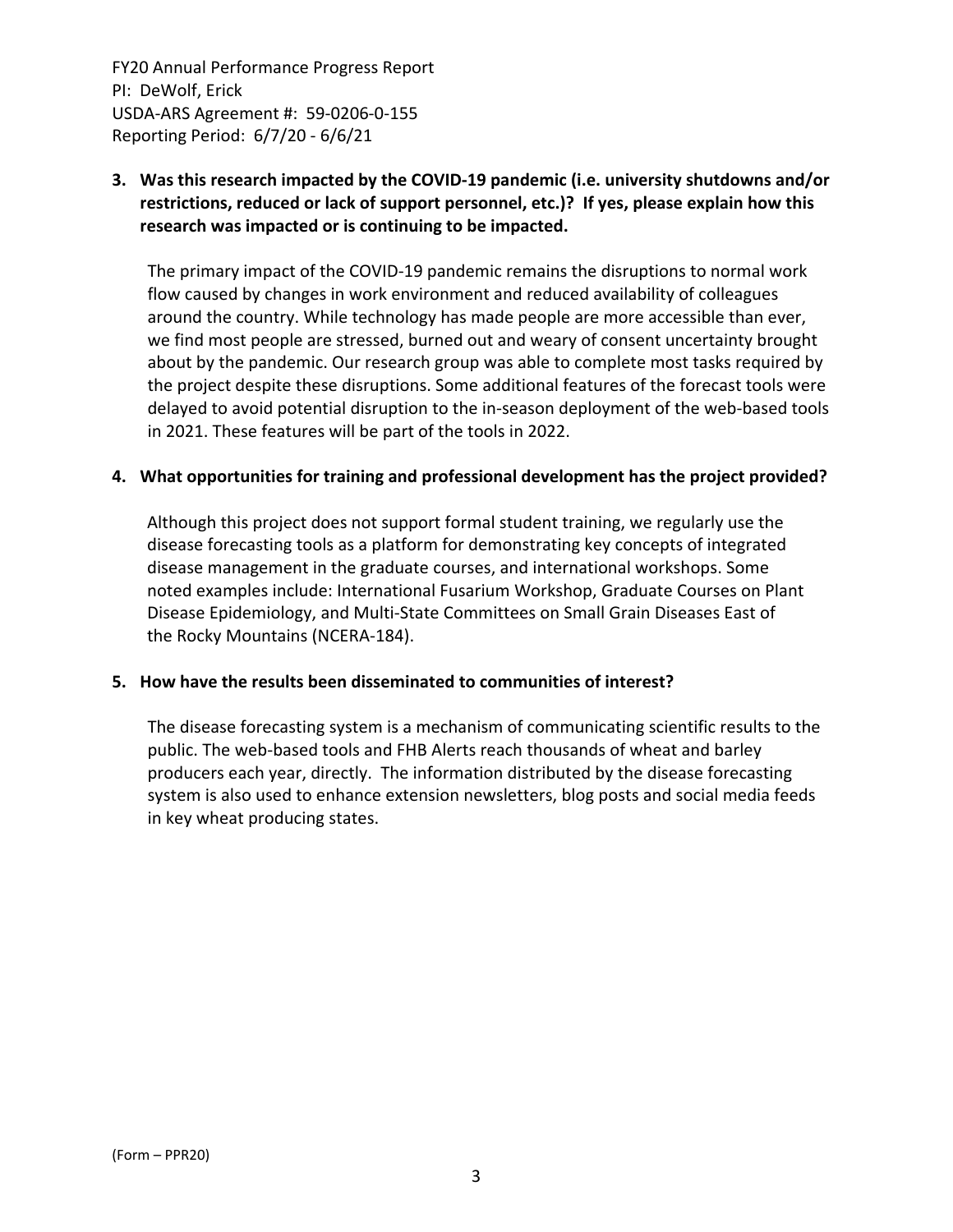# **Project 2:** *Application of Model Ensembles and Machine Learning to the Prediction of Fusarium Head Blight*

## **1. What are the major goals and objectives of the research project?**

This project aims to develop the next generation of forecasting models deployed via the national level forecasting effort supported by the USWBSI. The most recent project was exploring the potential of groups of simple forecasting models (ensembles) to improve the overall accuracy and stability of model predictions. We also added some educational/training objectives to the project in the past cycle. These training objectives seek to translate the findings of the modeling effort into clear statements about the key aspects of FHB epidemiology.

**2. What was accomplished under these goals or objectives?** *(For each major goal/objective, address these three items below.)*

### **a) What were the major activities?**

We completed the initial evaluations of the ensemble modeling approaches this past year. Overall, the ensemble approach did improve the performance for the forecasting models (see details below). These results were published in the journal *PLOS Computational Biology* during 2021. We also made progress on the training and educational objectives of the project his past year. In support of this objective, we began using machine learning algorithms (Random Forests) to identify weather patterns (key weather variables) that consistently stimulate or suppress outbreaks of FHB and DON. These approaches are also helping us identify weather patterns that modify these relationships (variable interactions). We are using these results to develop a foundation of educational resources to share with the USWBSI community. Our hope is that it will help our colleagues develop commentaries for the FHB Alerts and web-based forecasting tools, and also help inform the next generation of scientists trained by the Initiative.

# **b) What were the significant results?**

The ensembling approach explored in this phase of the analysis considered three ways of combing model predictions: soft voting, weighted averaging, and a model stacking approach based on penalized regression. Soft voting and weighted average approaches generally improved prediction accuracy and other aspects of model fit relative to any individual model alone, but not universally so. Model stacking based on a penalized regression algorithm; however, was superior to the other methods of ensemble modeling considered in this analysis. For example, the ROC‐AUC values (a statistic summarizing overall model accuracy) of the stacked ensemble modeling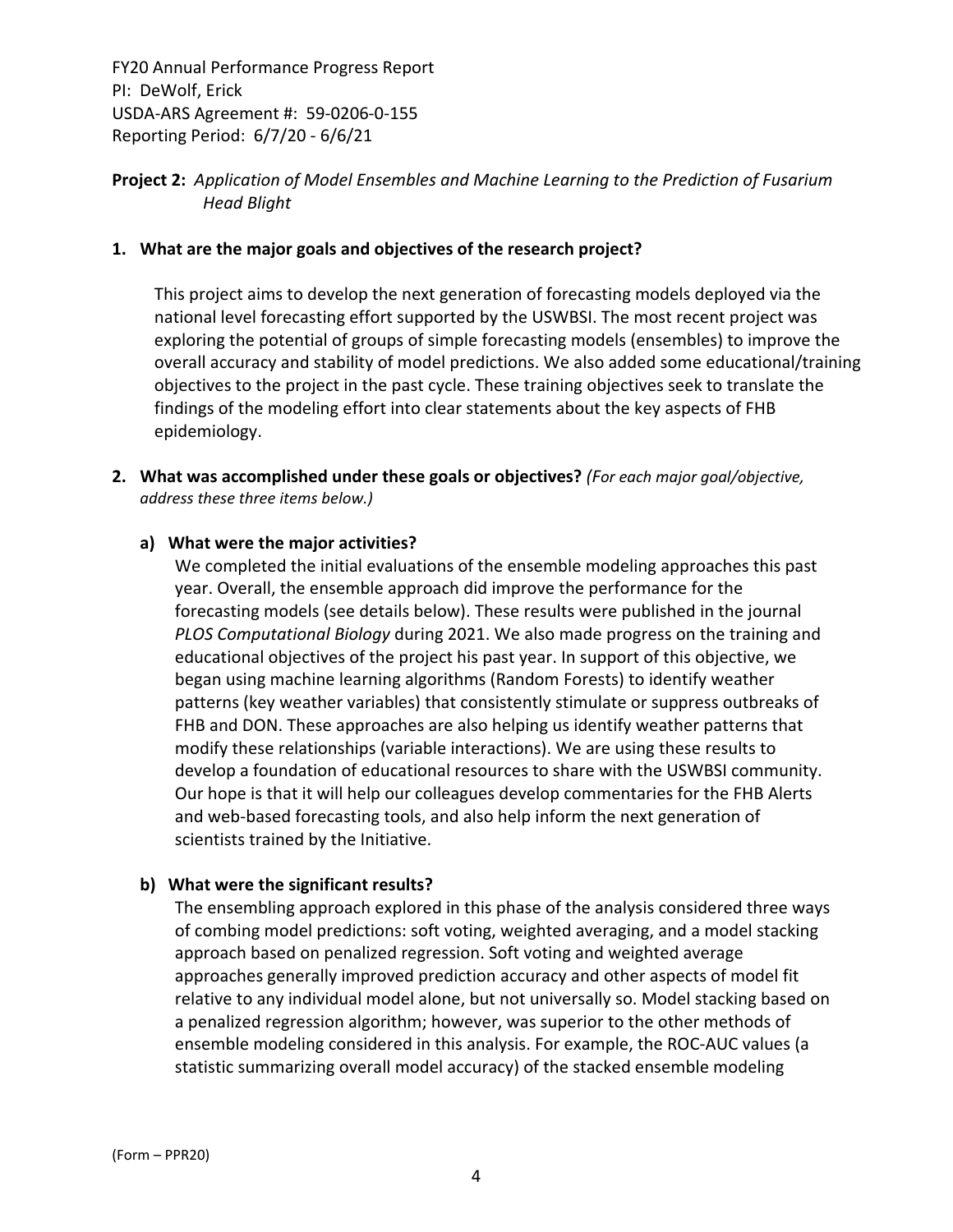> provided 24% , 14% and 12% gains over the individual models, soft vote and model averaging approaches, respectively.

By nature, FHB epidemics are rare events. The current data set contains nearly 1,000 location years or cases. Less than 30% of these cases represent FHB epidemics. When modeling rare events, developing models with datasets that balance event and non‐ events, in this case, FHB epidemics and non‐epidemics, can improve model performance. This past year, we investigated the potential for balancing within the model development dataset to improve the performance of the FHB models. Within the logistic regression framework used for the FHB modeling, we have not found balancing to improve model performance.

We have also made progress on objectives focused on employing machine learning to identify weather patterns stimulating FHB epidemics. This analysis supports the educational objectives of the current proposal. To date, we focused on the random forests algorithm within machine learning and are currently exploring ways to make the variable selection within the set of >300 candidate predictor variables more efficient. We have identified 13 strategies for improving efficiency of the variable selection process and have tested them on example datasets. We preparing to use the best performing methods on the FHB data matrix this fall.

### **c) List key outcomes or other achievements.**

Publication of ensemble modeling manuscript in *PLOS Computational Biology* Developing strategies for testing the deployment of model ensembles in operational disease forecasting system.

# **3. Was this research impacted by the COVID‐19 pandemic (i.e. university shutdowns and/or restrictions, reduced or lack of support personnel, etc.)? If yes, please explain how this research was impacted or is continuing to be impacted.**

Effects of the COVID‐19 pandemic were minimal for this project.

# **4. What opportunities for training and professional development has the project provided?**

This past year, we initiated a post‐doctoral training project that focuses on developing the next generation of plant disease epidemiologists. This project includes colleagues at Penn State University, Ohio State University, and North Carolina State University. The FHB modeling dataset is one of several key data sets used in this training initiative. This project involves four post-doctoral researchers.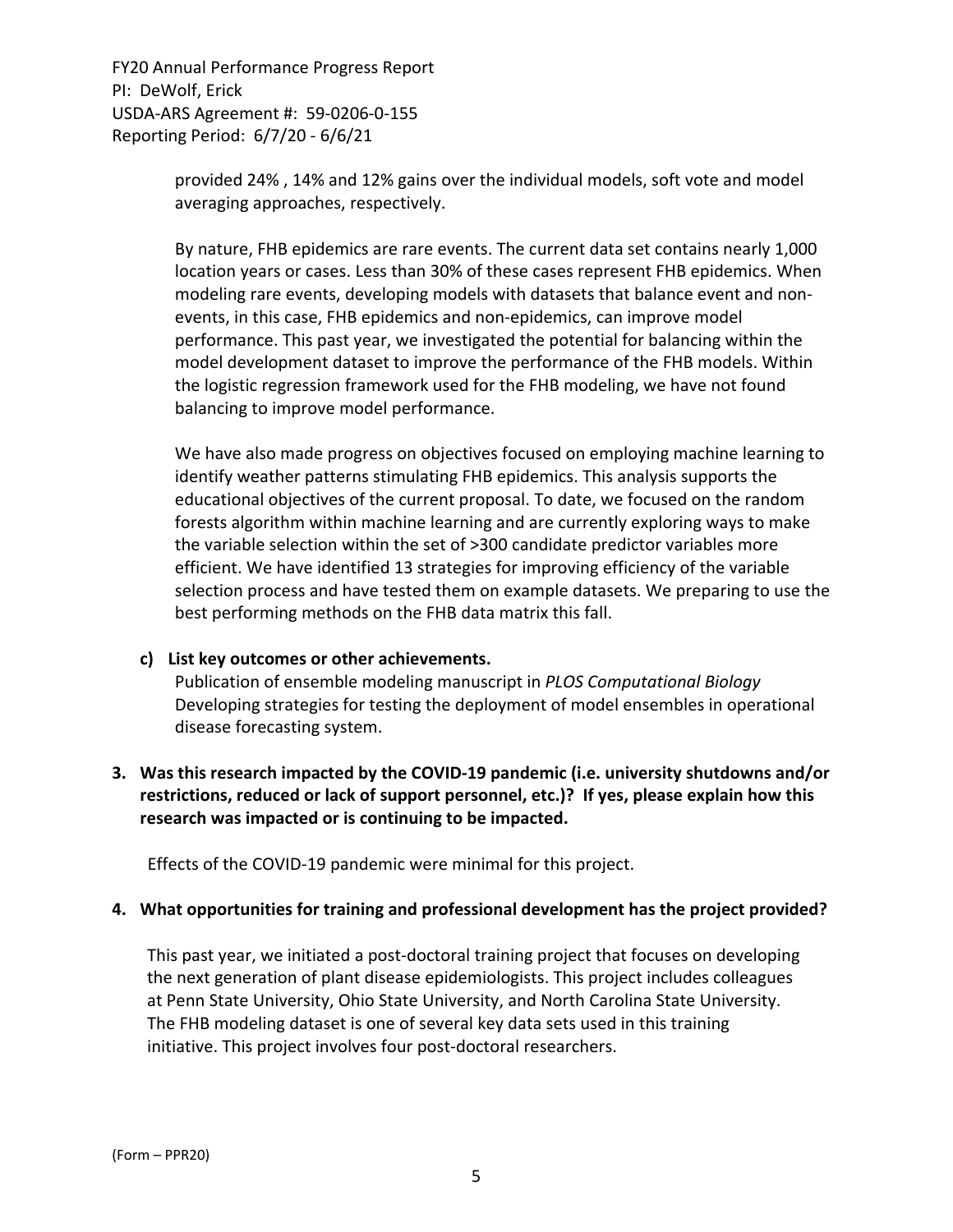## **5. How have the results been disseminated to communities of interest?**

The outcomes and results of the FHB predictive model project are deployed via the national FHB forecasting project supported by the USWBSI. The models and the information provided are also used by the extension community throughout the US. Together, these resources support the fungicide decisions of thousands of wheat are barley growers in the US.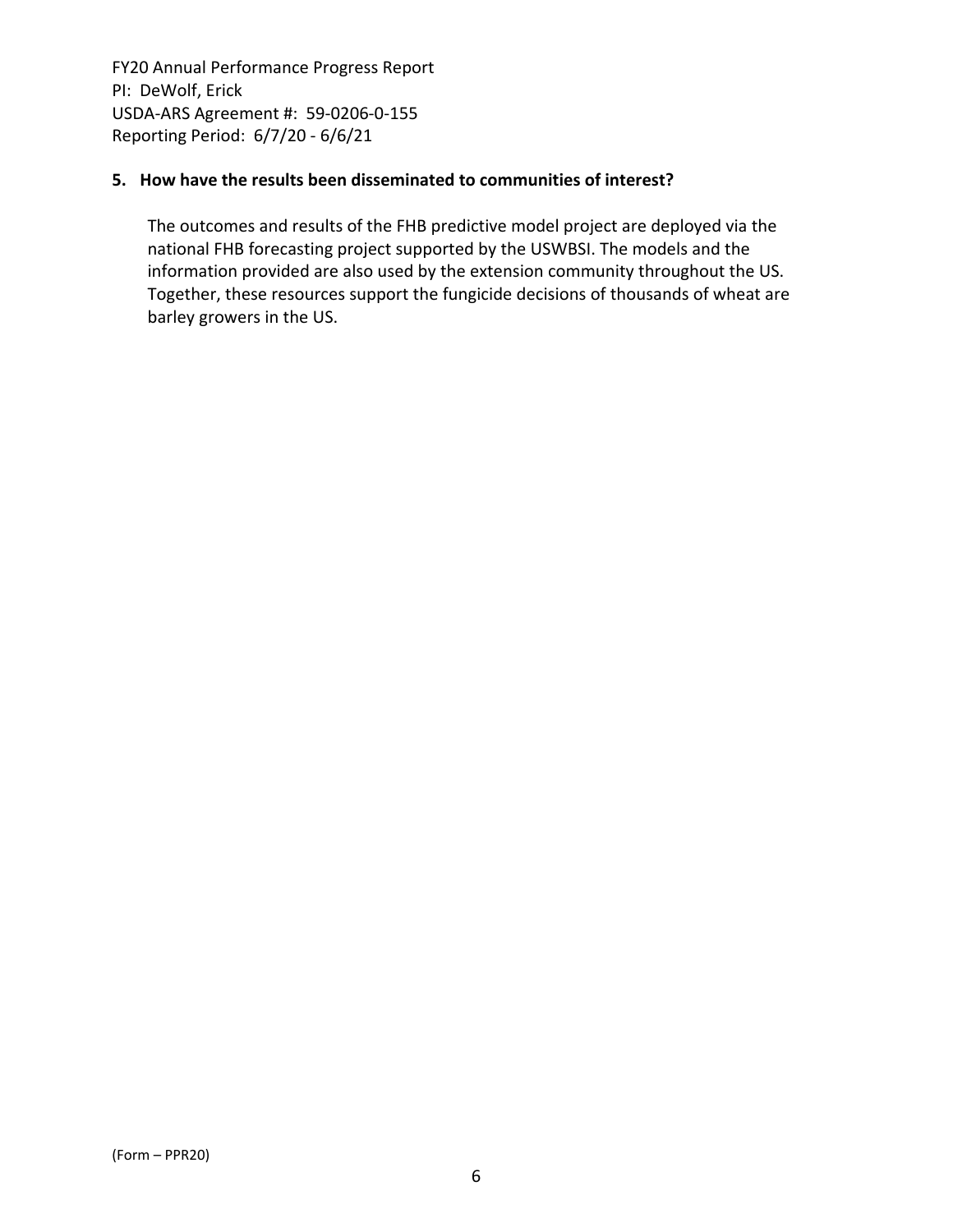## **Project 3:** *Integrated Management of Fusarium Head Blight in Kansas*

### **1. What are the major goals and objectives of the research project?**

- Evaluate the effectiveness of integrated management strategies that combine varieties with best available genetic resistance with fungicide products for suppressing FHB in Kansas.
- Collaboration with the multi‐state effort to combine the integrated management of FHB and DON. A powerful tool for evaluating the efficacy of management strategies and specific fungicide products new to the wheat and barley community.
- Communication of these results to wheat producers in Kansas.
- **2. What was accomplished under these goals or objectives?** *(For each major goal/objective, address these three items below.)*

## **a) What were the major activities?**

Replicated research plots were established near Manhattan KS and Belleville KS, which have a history of FHB epidemics. These plots included three wheat varieties with differing levels of genetic resistance to FHB (S, MS, and MR). Plots were inoculated with spores (macroconidia and ascospores) of Fusarium graminearum and treated with fungicides according to the protocols established for the IM‐CP. Disease incidence and severity (FHB index) was rated at least two times at each location. The plots were harvested at maturity, and grain evaluated for symptoms of Fusarium damaged kernels (FDK). The replicated grain samples were ground and sent for DON analysis. Disease data were entered and preliminary analysis conducted. We are currently waiting for DON results.

# **b) What were the significant results?**

Severe FHB developed at both Manhattan and Belleville locations in 2021. Susceptible inoculated control plots had >15% FHB Index at Belleville and >30% Index at Manhattan. Preliminary results indicate that wheat varieties with moderate levels of genetic resistance had lower levels of disease, than susceptible varieties. Fungicides also suppressed disease development when applied at anthesis. Fungicides applied at heading provided less disease suppression. Plots with the lowest FHB Index and FDK were planted with varieties that were MR to FHB and received fungicide applications.

### **c) List key outcomes or other achievements.**

We made several adjustments to our inoculation protocol in 2021. Enhancements included integration of several recent Fusarium isolates into the inoculum production,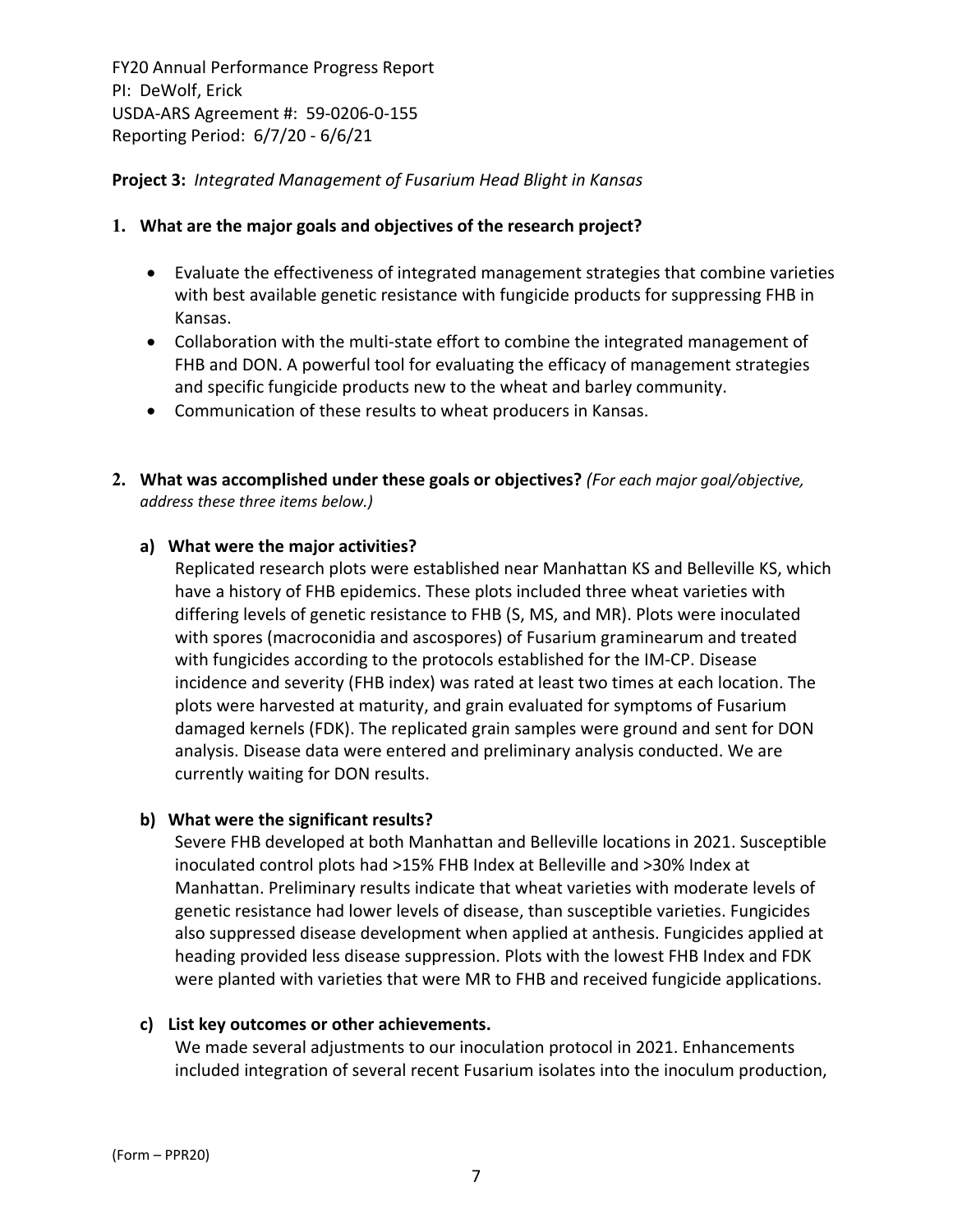> addition of ascospores within the inoculum, and a 10X increase in the number of spores used to inoculate the plots.

# **3. Was this research impacted by the COVID‐19 pandemic (i.e. university shutdowns and/or restrictions, reduced or lack of support personnel, etc.)? If yes, please explain how this research was impacted or is continuing to be impacted.**

COVID‐19 continues to slow the progress on many research projects. It is very difficult to spread workload among multiple personnel because of travel restrictions and limitations on number of individuals allowed in the same research spaces. Such restrictions have made it difficult to complete some of our graduate student training goals.

### **4. What opportunities for training and professional development has the project provided?**

The USWBSI does not formally support the graduate student training. None the less, we use the FHB IM projects in Kansas to train graduate students on how to inoculate, rate disease.

## **5. How have the results been disseminated to communities of interest?**

The results of the replicated trails here in Kansas are incorporated in newsletter articles and extension presentations in Kansas. These resources help keep wheat growers in Kansas up‐to‐date on the best available varieties and fungicides. The Kansas data also provides specific examples of how these management tools can be combined to provide improved suppression of the FHB and DON.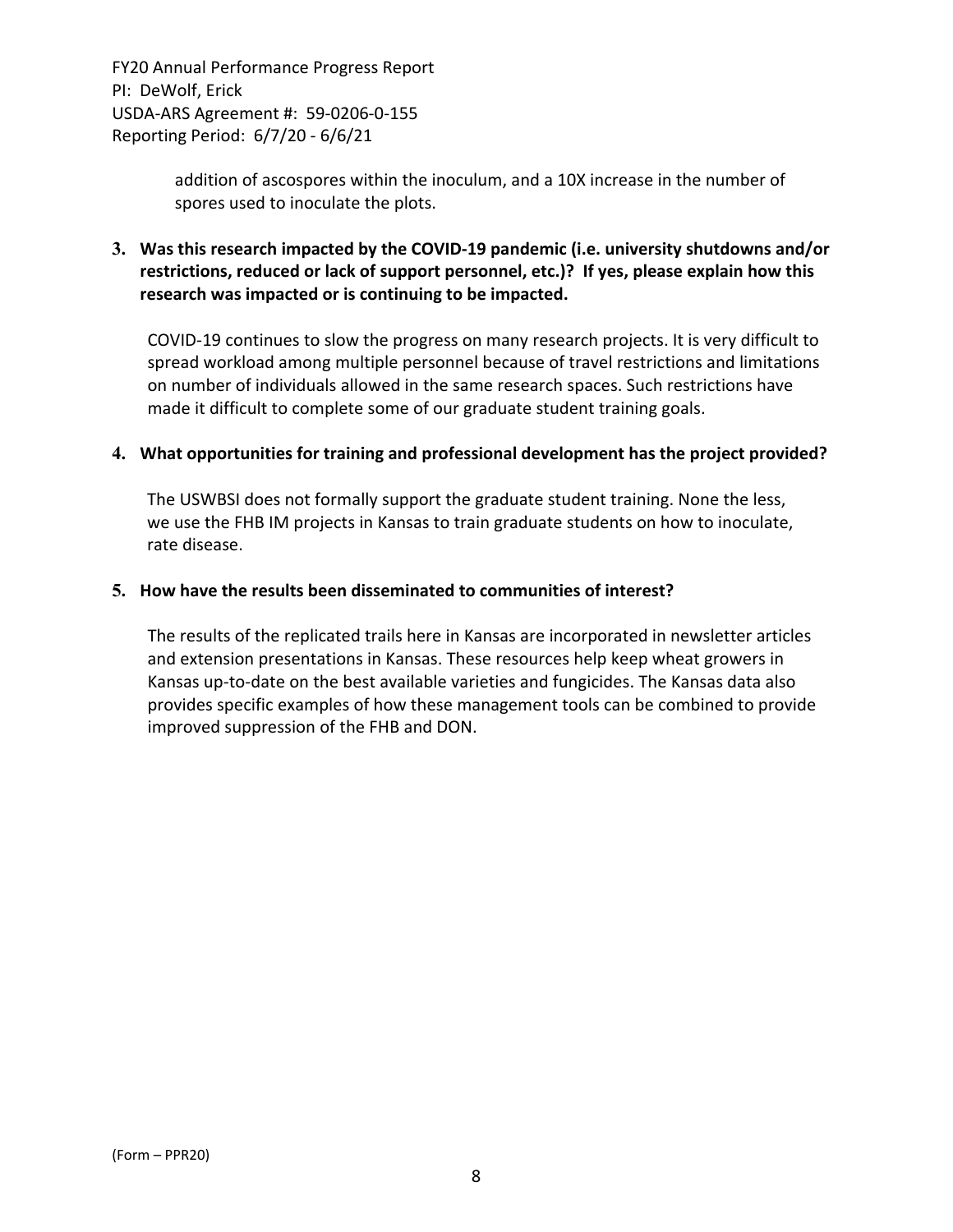# **Training of Next Generation Scientists**

**Instructions:** Please answer the following questions as it pertains to the FY20 award period (6/7/20 ‐ 6/6/21). The term "support" below includes any level of benefit to the student, ranging from full stipend plus tuition to the situation where the student's stipend was paid from other funds, but who learned how to rate scab in a misted nursery paid for by the USWBSI, and anything in between.

**1. Did any graduate students in your research program supported by funding from your USWBSI grant earn their MS degree during the FY19 award period?**  $\square$ Yes  $\square$ No  $\square$  Not Applicable

**If yes, how many?** Click to enter number here.

**2. Did any graduate students in your research program supported by funding from your USWBSI grant earn their Ph.D. degree during the FY19 award period?**

 $\square$ Yes  $\square$ No  $\square$  Not Applicable

**If yes, how many?** Click to enter number here.

**3. Have any post docs who worked for you during the FY19 award period and were supported by funding from your USWBSI grant taken faculty positions with universities?**  $\square$ Yes  $\square$ No  $\square$  Not Applicable

**If yes, how many?** Click to enter number here.

**4. Have any post docs who worked for you during the FY19 award period and were supported by funding from your USWBSI grant gone on to take positions with private ag‐ related companies or federal agencies?**

 $\square$ Yes  $\square$ No  $\square$  Not Applicable **If yes, how many?** Click to enter number here.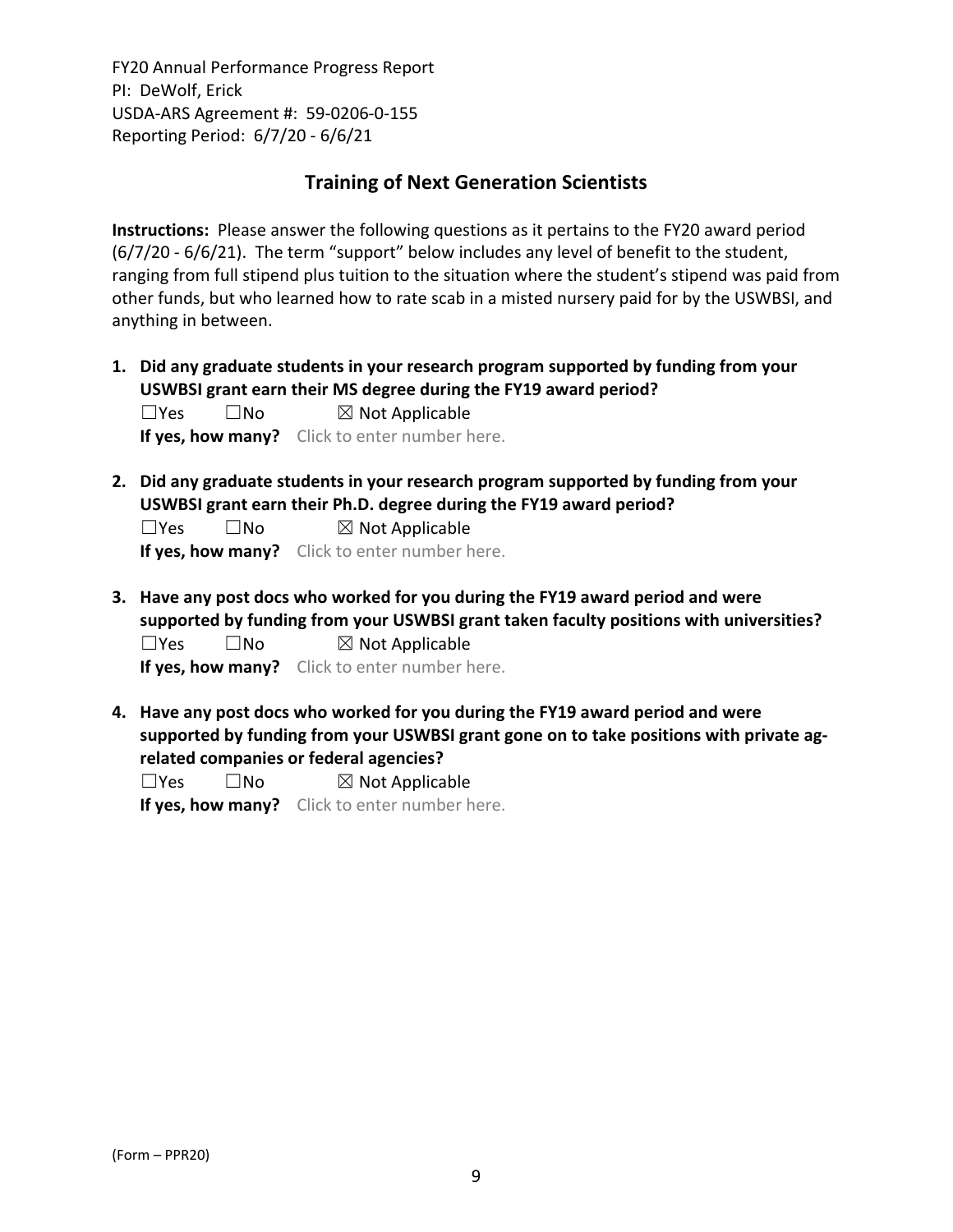# **Release of Germplasm/Cultivars**

**Instructions:** In the table below, list all germplasm and/or cultivars released with full or partial support through the USWBSI during the FY20 award period (6/7/20 - 6/6/21). All columns must be completed for each listed germplasm/cultivar. Use the key below the table for Grain Class abbreviations. 

NOTE: Leave blank if you have nothing to report or if your grant did NOT include any VDHR-related projects.

| <b>Name of Germplasm/Cultivar</b> | <b>Grain Class</b>    | <b>FHB Resistance</b>                                  | <b>FHB</b><br>Rating<br>$(0-9)$  | Year<br><b>Released</b> |
|-----------------------------------|-----------------------|--------------------------------------------------------|----------------------------------|-------------------------|
| N/A                               | Select Grain<br>Class | Select what represents<br>your most resistant<br>check | Enter as<br>text 0-9<br>rating   | Select Year             |
| Click here to enter text.         | Select Grain<br>Class | Select what represents<br>your most resistant<br>check | Enter as<br>text 0-9<br>rating   | Select Year             |
| Click here to enter text.         | Select Grain<br>Class | Select what represents<br>vour most resistant<br>check | Enter as<br>$text 0-9$<br>rating | Select Year             |
| Click here to enter text.         | Select Grain<br>Class | Select what represents<br>your most resistant<br>check | Enter as<br>text 0-9<br>rating   | Select Year             |
| Click here to enter text.         | Select Grain<br>Class | Select what represents<br>your most resistant<br>check | Enter as<br>text 0-9<br>rating   | Select Year             |
| Click here to enter text.         | Select Grain<br>Class | Select what represents<br>your most resistant<br>check | Enter as<br>text 0-9<br>rating   | Select Year             |
| Click here to enter text.         | Select Grain<br>Class | Select what represents<br>your most resistant<br>check | Enter as<br>text 0-9<br>rating   | Select Year             |
| Click here to enter text.         | Select Grain<br>Class | Select what represents<br>your most resistant<br>check | Enter as<br>text 0-9<br>rating   | Select Year             |
| Click here to enter text.         | Select Grain<br>Class | Select what represents<br>your most resistant<br>check | Enter as<br>text 0-9<br>rating   | Select Year             |
| Click here to enter text.         | Select Grain<br>Class | Select what represents<br>your most resistant<br>check | Enter as<br>text 0-9<br>rating   | Select Year             |
| Click here to enter text.         | Select Grain<br>Class | Select what represents<br>your most resistant<br>check | Enter as<br>text 0-9<br>rating   | Select Year             |
| Click here to enter text.         | Select Grain<br>Class | Select what represents<br>your most resistant<br>check | Enter as<br>text 0-9<br>rating   | Select Year             |
| Click here to enter text.         | Select Grain<br>Class | Select what represents<br>your most resistant<br>check | Enter as<br>text 0-9<br>rating   | Select Year             |
| Click here to enter text.         | Select Grain<br>Class | Select what represents<br>your most resistant<br>check | Enter as<br>text 0-9<br>rating   | Select Year             |

**NOTE:** List the associated release notice or publication under the appropriate sub-section in the 'Publications' section of the FPR.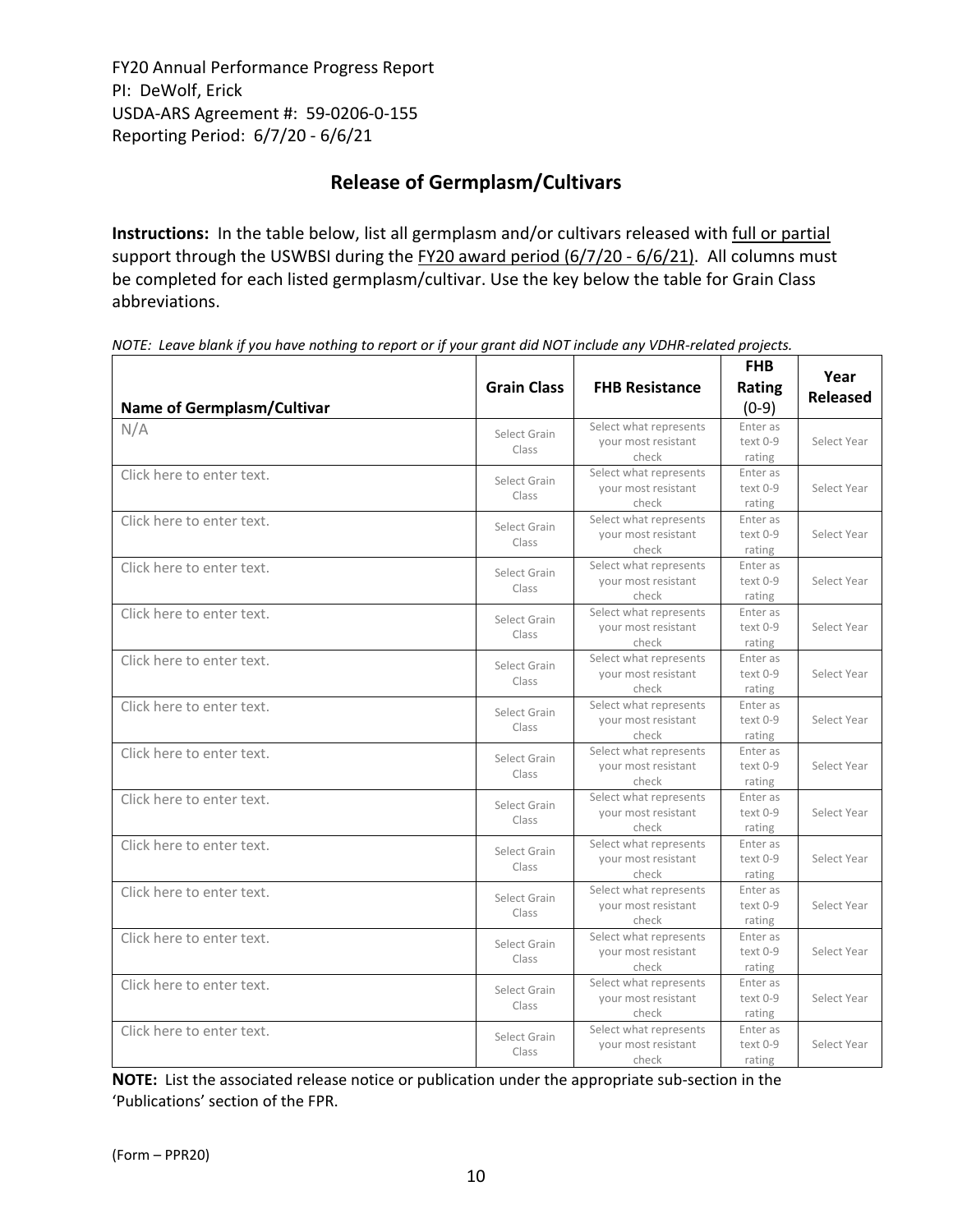# **Publications, Conference Papers, and Presentations**

**Instructions:** Refer to the PR\_Instructions for detailed more instructions for listing publications/presentations about your work that resulted from all of the projects included in the FY20 grant award. Only citations for publications published (submitted or accepted) or presentations presented during the **award period (6/7/20 ‐ 6/6/21**) should be included. If you did not publish/submit or present anything, state 'Nothing to Report' directly above the Journal publications section.

NOTE: Directly below each citation, you **must** indicate the Status (i.e. published, submitted, etc.) and whether acknowledgement of Federal support was indicated in the publication/ presentation. See example below for a poster presentation with an abstract:

Z.J. Winn, R. Acharya, J. Lyerly, G. Brown‐Guedira, C. Cowger, C. Griffey, J. Fitzgerald, R.E. Mason and J.P. Murphy. 2020. "Mapping of Fusarium Head Blight Resistance in NC13‐20076 Soft Red Winter Wheat." In: S. Canty, A. Hoffstetter, and R. Dill‐Macky (Eds.), *Proceedings of the 2020 National Fusarium Head Blight Forum (*p. 12.), Virtual; December 7‐11. Online: https://scabusa.org/pdfs/NFHBF20\_Proceedings.pdf. Status: Abstract Published and Poster Presented Acknowledgement of Federal Support: YES (Abstract and Poster)

### **Journal publications.**

Shah, D.A., De Wolf, E.D., Paul, P.A., and Madden, L.V. 2021. Accuracy in the prediction of disease epidemics when ensembling simple but highly correlated models. PLOS Computational Biology. https://doi.org/10.1371/journal.pcbi.1008831. Status: Published Acknowledgement of Federal Support: YES

### **Books or other non‐periodical, one‐time publications.**

Nothing to report.

### **Other publications, conference papers and presentations**.

Marian Luis, J., Ng,, S.J., Bergstrom, G, Bissonnette, K. Bowen, K., Bradley, C., Byamukama, E., Chilvers, M., Collins, A., Cowger, C., Darby, H., DeWolf, E., Dill‐Macky, R., Esker, P., Friskop, A. n Kleczewski, N., Koehler, A.,. Langston, D., Madden, L., Marshall, J., Mehl, H., Moraes, W., Nagelkirk, M., Rawat, N., Smith, D. Telenko, D., Wegulo, S., Young‐Kelly, H. and Paul, P.A. 2020. Fusarium Head Blight Management Coordinated Project: Integrated Management Trials, 2018‐2020. In: S. Canty, A. Hoffstetter, and R. Dill‐Macky (Eds.),